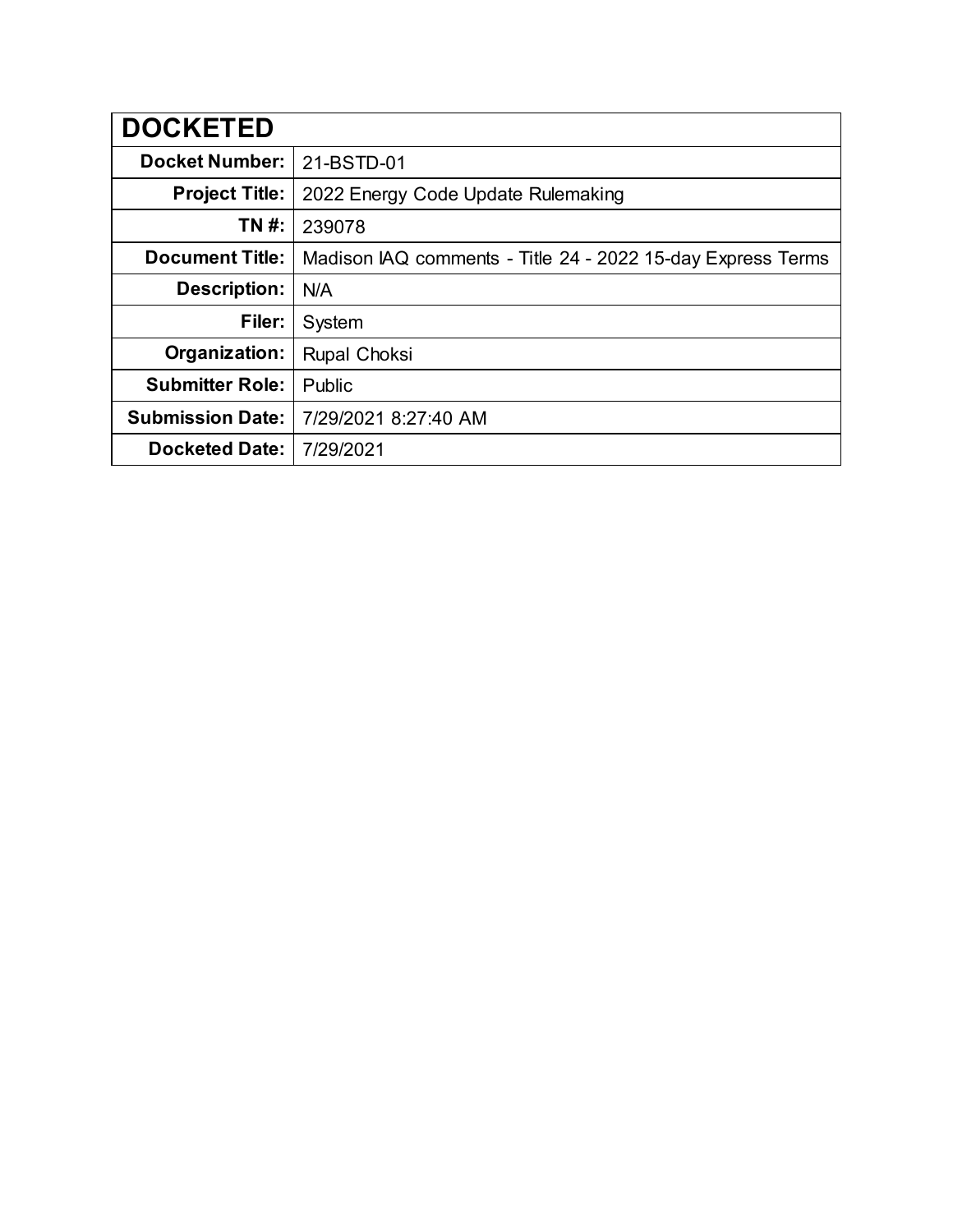Comment Received From: Rupal Choksi Submitted On: 7/29/2021 Docket Number: 21-BSTD-01

# Madison IAQ comments - Title 24 - 2022 15-day Express Terms

Comments attached.

Additional submitted attachment is included below.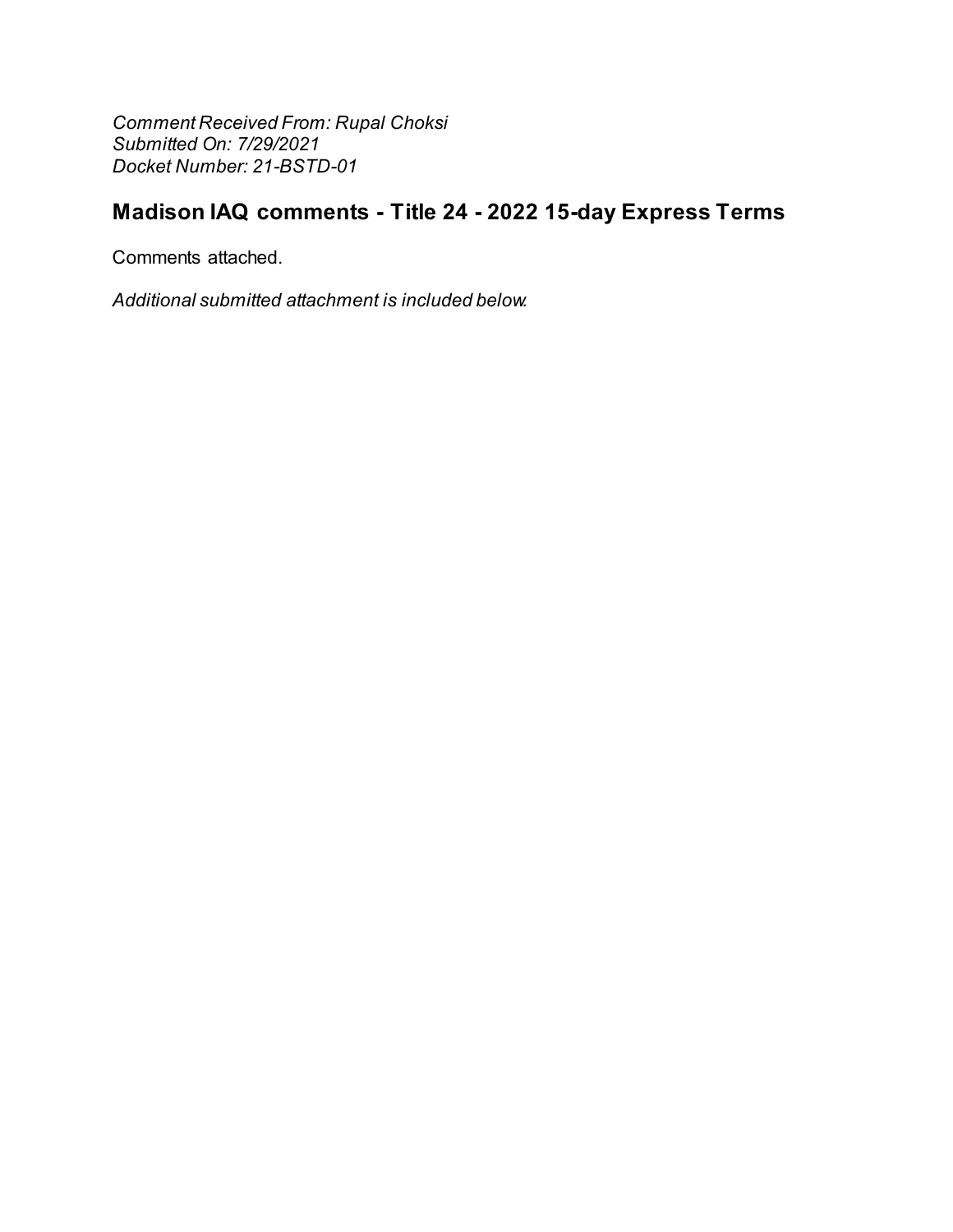4005 Felland Road, Suites 110-111 Madison, WI 53718 www.madison.net

July 21, 2021

California Energy Commission Docket Unit, MS-4 Re: Docket No. 21-BSTD-01 1516 Ninth Street Sacramento, California 95814-5512

#### (Submitted electronically to Docket 21-BSTD-01)

Re: Madison Indoor Air Quality (MIAQ) Comments – Title 24-2022 15-Day Express Terms [Docket No. 21- BSTD-01]

#### CEC Staff:

Madison Indoor Air Quality (MIAQ) respectfully submits these comments in response to the California Energy Commission (CEC) 15-Day Express Terms 2022 Energy Code – Residential and Nonresidential for the Project Title 2022 Energy Code Update Rulemaking published on July 14, 2021.

MIAQ is one of the largest and most successful privately held companies in the world with a significant footprint in the HVAC market. MIAQ's mission is to make the world safer, healthier, and more productive by creating innovative solutions that deliver outstanding customer value.

MIAQ's portfolio comprises 15 companies including Therma-stor (brands: Quest, Santa Fe, Phoenix) and Dehumidified Air Solutions(brands: Dectron, Seresco, PoolPak and Quest IQ), which service the Controlled Environment Horticulture (CEH) market with industry leading dehumidification and space conditioning equipment. The current proposed changes to the Title 24 regulation for CEH would drastically affect the extent of dehumidification products MIAQ can offer to the CEH industry through the brands Quest and Quest IQ. The loss of these products would also negatively impact the efficiency and environmental impacts of indoor growing in California.

Due to our continuous review of market demands and advancement to higher efficiency equipment, MIAQ feels uniquely qualified to provide feedback to CEC staff and the State of California. We thank CEC staff for taking time to read these comments and encourages them to work with Madison IAQ to address our thoughts and concerns during the rule-making process.

# **Revision to Mandatory Requirements for Covered Processes - Section 120.6 (h)** *Mandatory Requirements for Controlled Environment Horticulture (CEH)*

The draft regulation sent out for public review on May  $6<sup>th</sup>$ , 2021 (Docket Number:21-BSTD-01, TN#:237717) included the following language to permit the use of stand-alone dehumidifiers for indoor growing dehumidification of Controlled Environment Horticulture (CEH) spaces: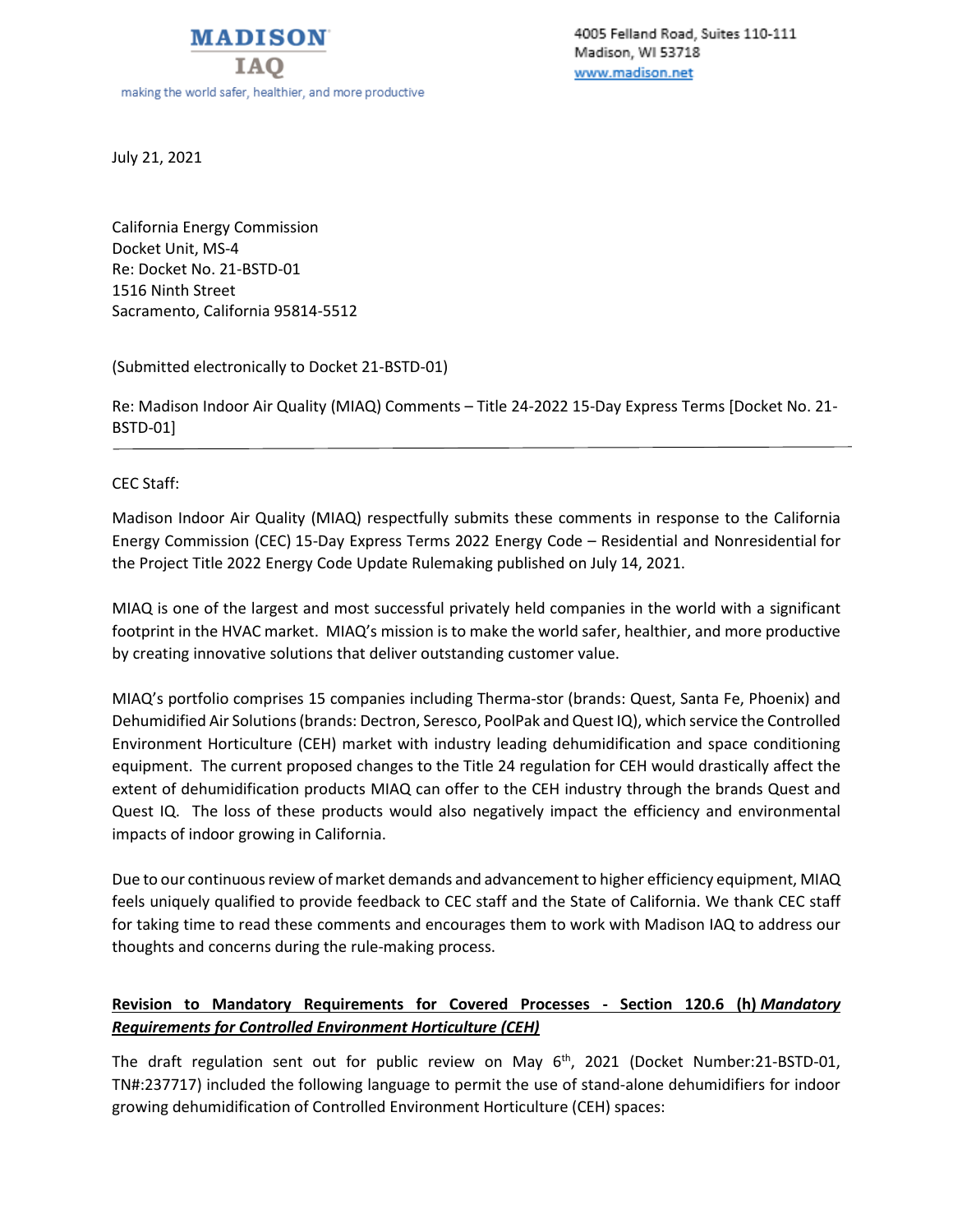*A. Stand-alone dehumidifiers that meet the following minimum integrated energy factors as measured by the test conditions in Appendix X1 to Subpart B of 10 CFR Part 430:* 

*i. Minimum integrated energy factor of 1.77 L/kWh for product case volumes of 8.0 cubic feet or less;*

*ii. Minimum integrated energy factor of 2.41 L/kWh for product case volumes greater than 8.0 cubic feet;*

This language was developed by the CASE CEH team with the cooperation and input of many industry stakeholders including representatives from MIAQ CEH focused brands, *Quest* and *Quest IQ*.

On July 14<sup>th</sup>, a new set of proposed changes was released (Docket Number:21-BSTD-01, TN#: 238848) with the requirements for the use of stand-alone dehumidifiers, now called "dehumidifiers", altered to the following:

*A. Dehumidifiers subject to regulation under federal appliance standards tested in accordance with 10 CFR 430.23(z) and Appendix X or X1 to Subpart B of 10 CFR Part 430 as applicable, and complying with 10 CFR 430.32(v)2.ng with 10 CFR 430.32(v)2.*

Through conversation with individuals close to this decision-making process, it is our understanding this wording revision was implemented to prevent the preemption of federal requirements for dehumidification equipment subject to 10CFR430.

We further understand that while 10CFR430 is specifically focused on "Consumer Products" (i.e., products purchased in small quantities by individuals for residential use), the justification to require all units be subject to 10CFR430 is based on the fact that there is no capacity, compressor size or other size limit listed in 10CFR430. While we cannot fully dispute this reasoning, this decision creates potential collateral impacts that will negatively affect our product offerings and the energy consumption of the CEH industry.

We respectfully request that the CEC and the State of California reconsider this revision and return the language to the wording in the May 6th release.

### **Potential Impacts of the Revised Regulation: Manufacturers and California**

Revision of this language to subject all dehumidifiers formerly, stand-alone dehumidifiers, to 10CFR430 has two primary implications that may affect the sale of these units to the California CEH market:

1. Dehumidifiers will now be subject to the definitions of "portable" and "whole-home" as defined in 10CFR430. With these definitions are the revised test conditions and efficiency requirements that will negatively impact the selection and installation options of dehumidifiers.<sup>1</sup>

<sup>1</sup> The definitions of "whole-home dehumidifier" and "portable dehumidifier" are provided in 10 CFR § 430.2 *Definitions*. The test conditions for those two categories are provided in 10 CFR Appendix X1 to Subpart B of Part 430 - *Uniform Test Method for Measuring the Energy Consumption of Dehumidifiers*.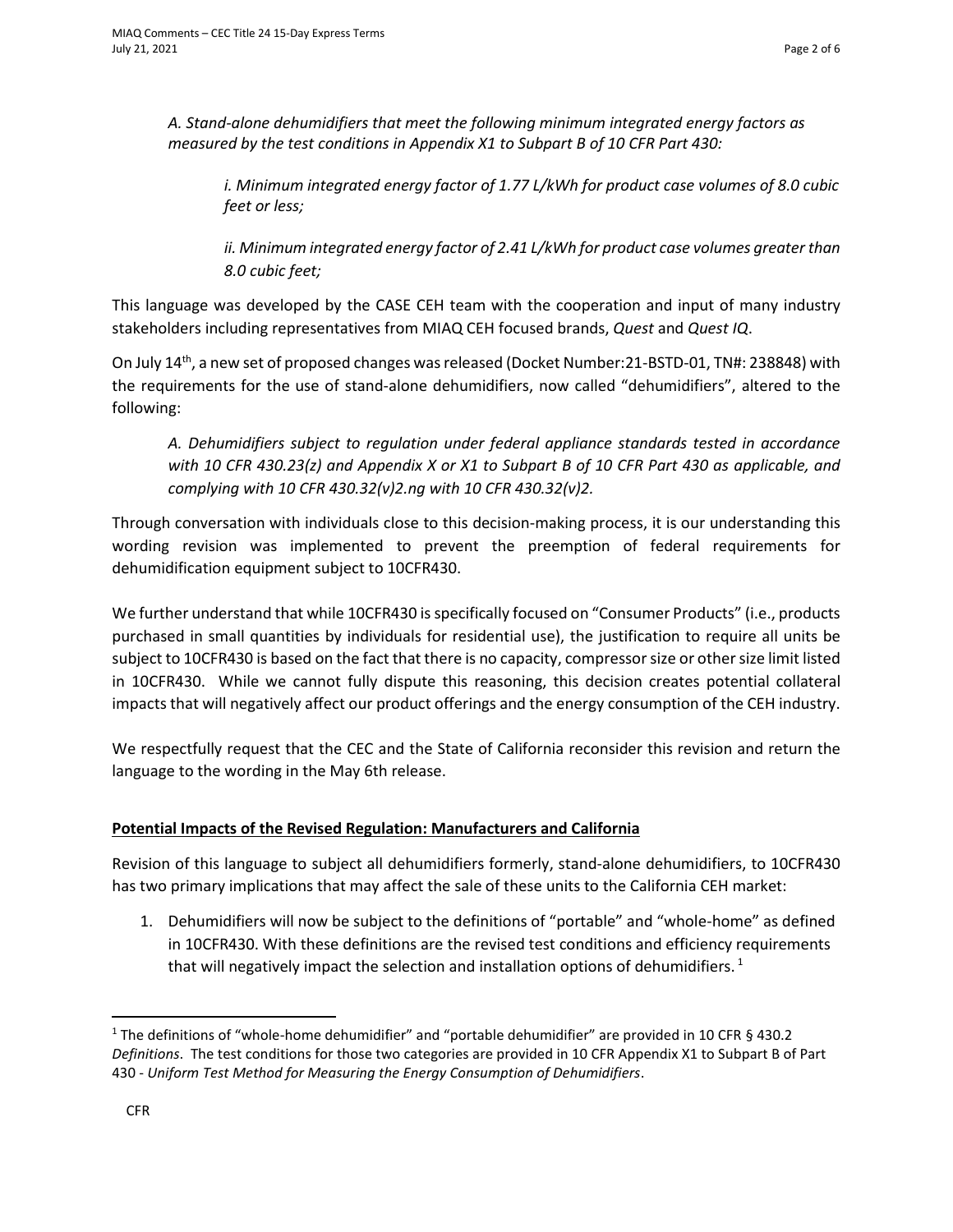"Whole Home" dehumidifiers are essentially units that are ducted. They must meet minimum efficiency listed in 10 CFR 430.32(v)2 at the conditions of 73F/60% and 0.2" external static pressure. This is achievable by most stand-alone dehumidification units in the industry.

"Portable" dehumidifiers are essentially unducted units. In the CEH industry, this would describe dehumidifiers hung in the "Portable" dehumidifiers are essentially unducted units. In the CEH industry, this would describe dehumidifiers hung in the growing space. They must meet minimum efficiencies listed in 10 CFR 430.32(v)2 that are, for units greater than 50 ppd, higher than whole home units while at the lower dewpoint

. At these conditions, many stand-alone dehumidifiers will not be permitted to hang in the grow space.

2. Dehumidifiers, regardless of size, that are subject to 10CFR430, could be considered "residential dehumidifiers". Under pending regulations by CARB (California Air Resources Board)<sup>2</sup>, "residential dehumidifiers" must use refrigerants with a GWP (Global Warming Potential) of 750 or less by 1/1/2023. Due to a lack of suitable components and building code updates, it is doubtful that this compliance date would be feasible.

If the pending CARB regulation is not altered to allow the compliance date of stand-alone dehumidifiers built for the CEH industry to be pushed back to 1/1/2025, like other air conditioning equipment, there may be a gap where the units cannot be sold into the CEH market.

The impact on California, its electric grid, the environment and the CEH industry's efficiency is straightforward. As it was originally explained to the CASE team developing the CEH regulation, moving away from stand-alone dehumidifiers will push the CEH industry to much less efficient HVAC options for dehumidification.

Dehumidification for the CEH market is primarily used during "lights out" period when there is minimal A/C load, but the plants continue to transpire moisture into the air. Without the latent removal capacity of A/C or stand-alone dehumidifiers, cooling with reheat must be used to remove the moisture from the air.

Under the CASE modeling requirements, "lights out" conditions were set at 70F and 50%. Quest's standalone dehumidification products sold into the CEH industry ranges in efficiency at the "lights out" condition from 3.8 to 5.7 pints/kWh. Other manufacturers of stand-alone dehumidifiers provide units comparable to the bottom end of that range.

If stand-alone dehumidifiers were banned from sale, the closest alternative would be to use packaged (unitary) air conditioning equipment with hot gas reheat. Information collected from various manufacturers shows this equipment provides dehumidification in the range of 0.7 to 3.9 pint/kWh, with

<sup>&</sup>lt;sup>2</sup> CARB's pending regulation that affects all refrigerant using space conditioning equipment, including dehumidifiers, is titled, *Prohibitions on Use of Certain Hydrofluorocarbons in Stationary Refrigeration, Chillers, Aerosols-Propellants, and Foam End-Uses Regulation*. The latest version was posted on May 13, 2021.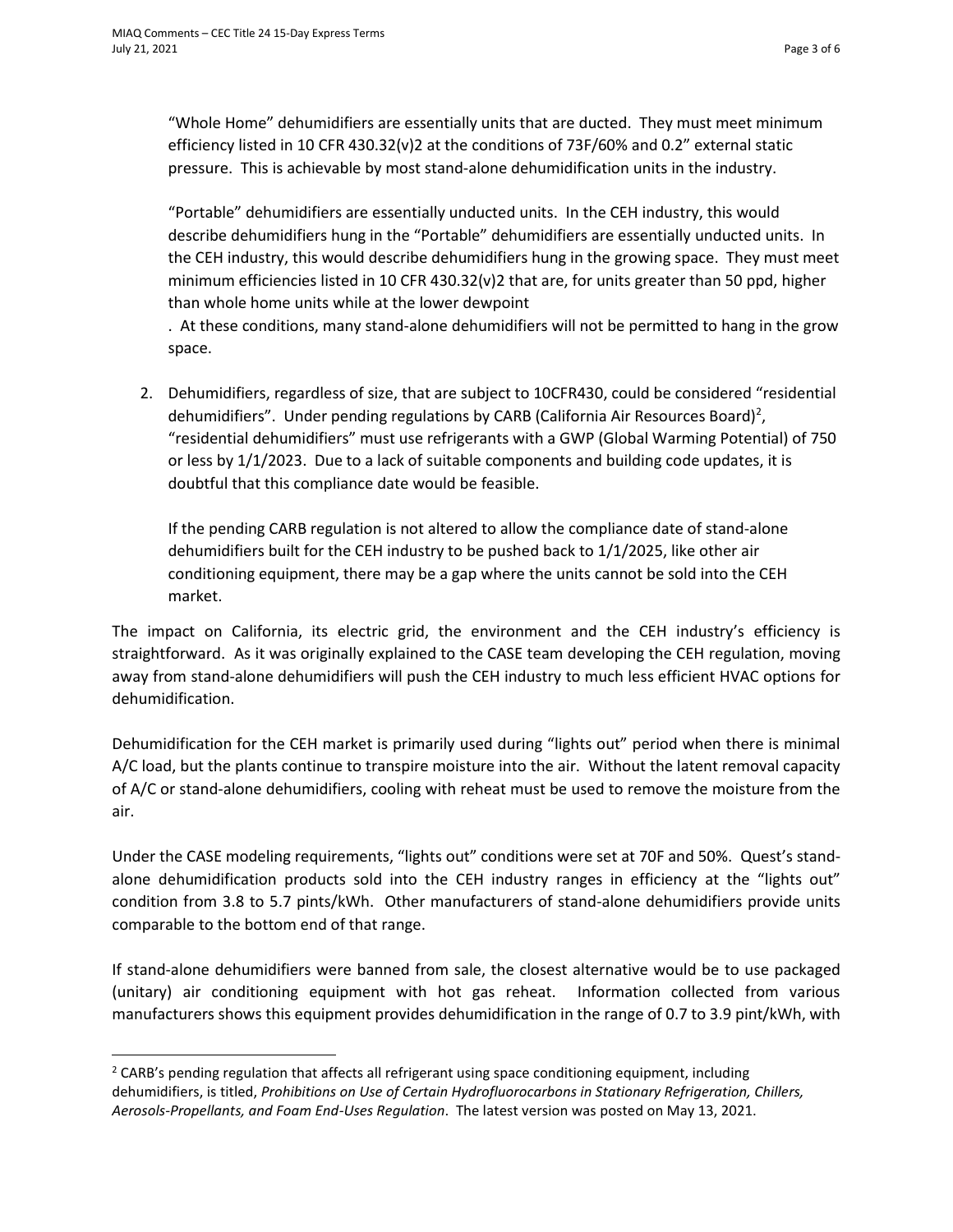most of the equipment at the equivalent size to a stand-alone dehumidifier in the bottom portion of that efficiency range.

This means removal of stand-alone dehumidifiers from the CEH market would reduce the efficiency to  $\frac{1}{4}$ or less of today's standards. Dehumidification is the primary electrical load on CEH facilities for the lights out period (i.e., typically 12 hours per day) and a significant load for the rest of the day.

#### **MIAQ's Request and Reasoning**

MIAQ requests that the requirements for the use of stand-alone from draft regulation sent out for public review on May  $6<sup>th</sup>$ , 2021 be reinstated. It is our contention that this previous version of the draft regulation:

- 1. Did not differentiate between stand-alone dehumidifiers based on their installation.
- 2. Did not preempt federal regulation.
- 3. Allows the most efficient technology available for providing dehumidification to the CEH industries to continue to be used unencumbered.

In support of these contentions, we offer the following explanations.

1. MIAQ contends that a "consumer product" dehumidifier could be easily construed as a "residential dehumidifier".

MIAQ respectfully opposes the proposed revisions to the Energy Code that defines Dehumidifiers because 10CFR430 is title "Energy Conservation Program for Consumer Products" and its purpose and scope as defined in §430.1 states:

*This part… establishes an energy conservation program for consumer products other than automobiles.*

10CFR430.1 provides the following definition of "consumer products":

*Consumer product means any article (other than an automobile, as defined in Section 501(1) of the Motor Vehicle Information and Cost Savings Act):*

*(1) Of a type—*

*(i) Which in operation consumes, or is designed to consume, energy or, with respect to showerheads, faucets, water closets, and urinals, water; and*

*(ii) Which, to any significant extent, is distributed in commerce for personal use or consumption by individuals;*

*(2) Without regard to whether such article of such type is in fact distributed in commerce for personal use or consumption by an individual, except that such term includes fluorescent lamp ballasts, general service fluorescent lamps, incandescent reflector lamps, showerheads, faucets, water closets, and urinals distributed in commerce for personal or commercial use or consumption.*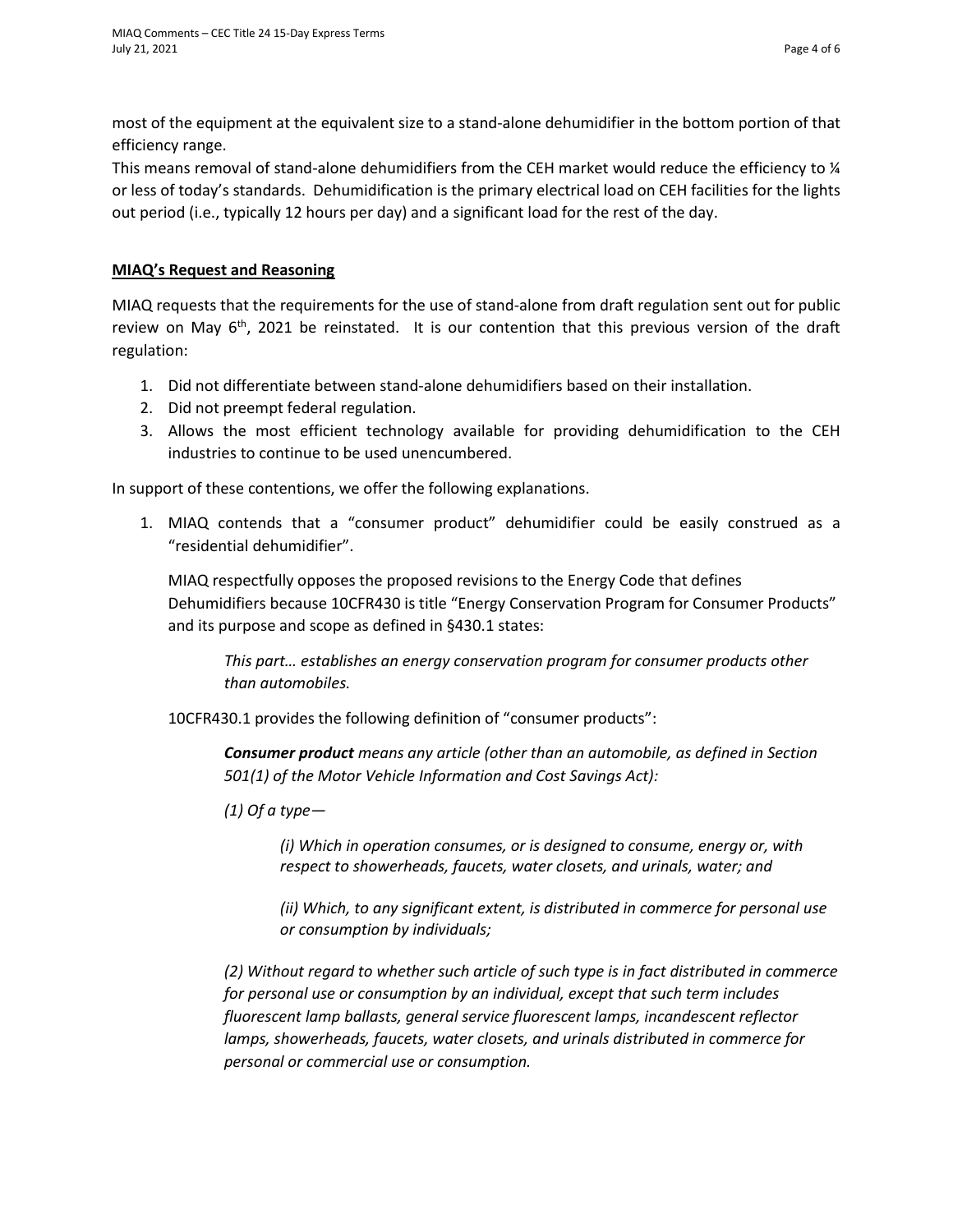Under this definition, it has always been the understanding of MIAQ, Therma-Stor and its various brands (i.e., Quest, Phoenix, Ultra-Aire and Santa Fe) that only dehumidifiers built for residential service are subject to 10 CFR 430, which does not include the larger Quest units built for the CEH market.

By forcing all dehumidifiers to be subject to the regulations of 10CFR430, stand-alone dehumidifiers may be construed as "residential dehumidifiers" and subject to a potentially unachievable compliance date of 1/1/2023 for <750 GWP refrigerant use.

2. MIAQ contends the draft regulation as proposed in the public review of May  $6<sup>th</sup>$ , 2021 does not preempt federal regulation

MIAQ respectfully contends that our larger stand-alone dehumidifiers do not fall under the regulation of any energy efficiency regulation promulgated by the Department of Energy, any other federal agency, building code or ANSI accredited standard (e.g., ASHRAE Standard 90.1). Based on this, it would be impossible to preempt federal regulation as no regulation exists.

Precedence for this understanding has been set by the *2019 Denver Amendments to the 2018 Edition of the International Energy Conservation Code*, Chapter 4: C403.13.1 *Dehumidification*:

*C403.13.1 Dehumidification. All indoor plant grow operations that require dehumidification shall utilize one of the following dehumidification options:* 

- *1. Free-standing dehumidification units with a minimum energy factor of 1.9 l/kWh. The test method for minimum energy factor shall be as specified in 10 CFR Part 430, Subpart B - Appendix X.*
- 2. *Chilled water system with heat recovery from the condenser coil to achieve dehumidification reheat.*
- 3. *Integrated HVAC system with heat recovery from the condenser coil (hot gasreheat) to achieve dehumidification reheat.*

This regulation was the basis for wording originally drafted by the CASE CEH draft team and modified to meet DOE Appendix X1 standards instead of DOE Appendix X standards, as in the Denver code.

It has been the dehumidifier industry's understanding that the Denver Code does not preempt federal regulation, but rather require adherence to the performance requirements of 10CFR430 for all dehumidifiers, whether they are subject to 10CFR430. Since there is no other regulation covering non-consumer products dehumidifiers, it is considered valid.

### **MIAQ's Compromise Solution**

If the CEC and the State of California will not agree to return to the original language found in the May  $6<sup>th</sup>$ version of the draft regulation, MIAQ then asks they consider the following suggested revision to the current language found in Title 24 Section 120.6 (h) 1.A:

*Dehumidifiers subject to regulation under federal appliance standards tested in accordance with 10 CFR 430.23(z) and Appendix X or X1 to Subpart B of 10 CFR Part 430 as applicable and complying with 10 CFR 430.32(v)2.ng with 10 CFR 430.32(v)2, or non-consumer product*